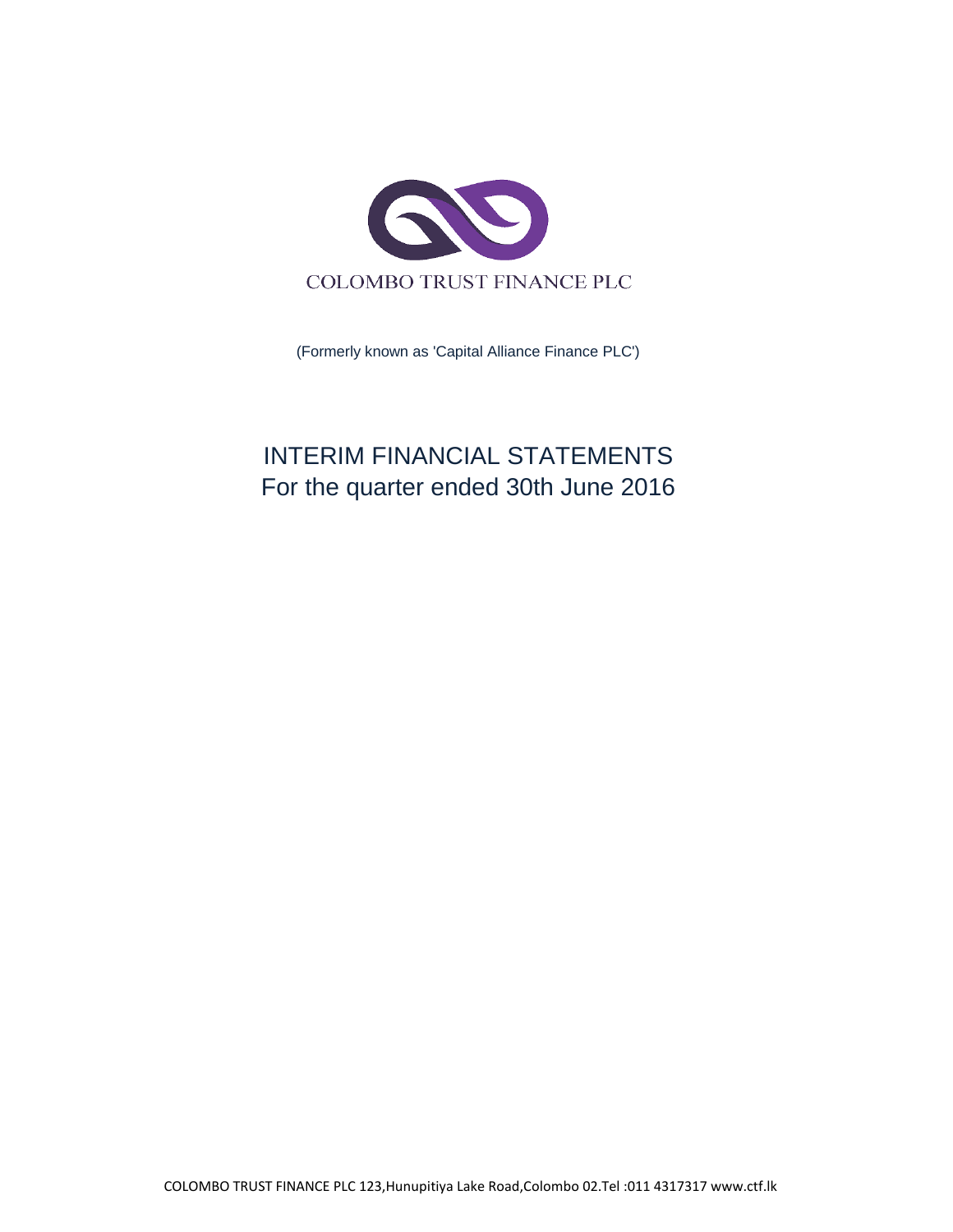## **For the period ended 30-06-2016 Statement of Comprehensive Income COLOMBO TRUST FINANCE PLC**

|                                                                                 |                  | For the quarter ended<br>(Unaudited) |               |  |
|---------------------------------------------------------------------------------|------------------|--------------------------------------|---------------|--|
|                                                                                 | 30-Jun-16<br>Rs. | $30$ -Jun-15<br>Rs.                  | $\frac{0}{0}$ |  |
| <b>Interest Income</b>                                                          | 38,677,910       | 40,966,819                           | (6)           |  |
| <b>Interest Expense</b>                                                         | (14, 974, 758)   | (17,886,120)                         | (16)          |  |
| <b>Net Interest Income</b>                                                      | 23,703,152       | 23,080,699                           | 3             |  |
| Fee and commission income                                                       | 394,899          | 760,151                              | (48)          |  |
| Fee and commission expenses                                                     | (162, 250)       | (127,786)                            | 27            |  |
| Net fee and commission income                                                   | 232,649          | 632,365                              | (63)          |  |
| Net gain/(loss) from financial instruments at fair value through profit or loss | 133,031          | 125,202                              | 6             |  |
| Other operating income                                                          | 1,998,041        | 3,241,933                            | (38)          |  |
| Impairment expenses for loans and advances and other losses                     | 658,047          | (4,508,593)                          | (115)         |  |
| Net operating income                                                            | 26,724,920       | 22,571,605                           | 18            |  |
| <b>Operating Expenses</b>                                                       |                  |                                      |               |  |
| Personnel Cost                                                                  | (10,548,545)     | (8,968,122)                          | 18            |  |
| Depreciation of property plant and equipment                                    | (1,749,061)      | (994, 898)                           | 76            |  |
| General and Administrative Expenses                                             | (9,289,040)      | (7,348,564)                          | 26            |  |
| Operating profit before VAT on financial services and Income Tax                | 5,138,274        | 5,260,021                            | (2)           |  |
|                                                                                 |                  |                                      |               |  |
| Value added tax (VAT) on financial services                                     | (1,400,883)      | (791, 567)                           | 77            |  |
| Profit/(Loss) before Tax for the Period                                         | 3,737,391        | 4,468,454                            | (16)          |  |
| Income tax expenses                                                             |                  |                                      |               |  |
| Profit/(Loss) for the Period                                                    | 3,737,391        | 4,468,454                            | (16)          |  |
| <b>Other Comprehensive Income</b>                                               |                  |                                      |               |  |
| Revaluation surplus                                                             |                  |                                      |               |  |
| Actuarial gains/(losses) on defined benefit plans                               |                  |                                      |               |  |
| <b>Total Comprehensive Income for the Period</b>                                | 3,737,391        | 4,468,454                            | (16)          |  |

Earnings/(loss) per share (Annualized) 0.32 0.46

**Figures in brackets indicate deductions.**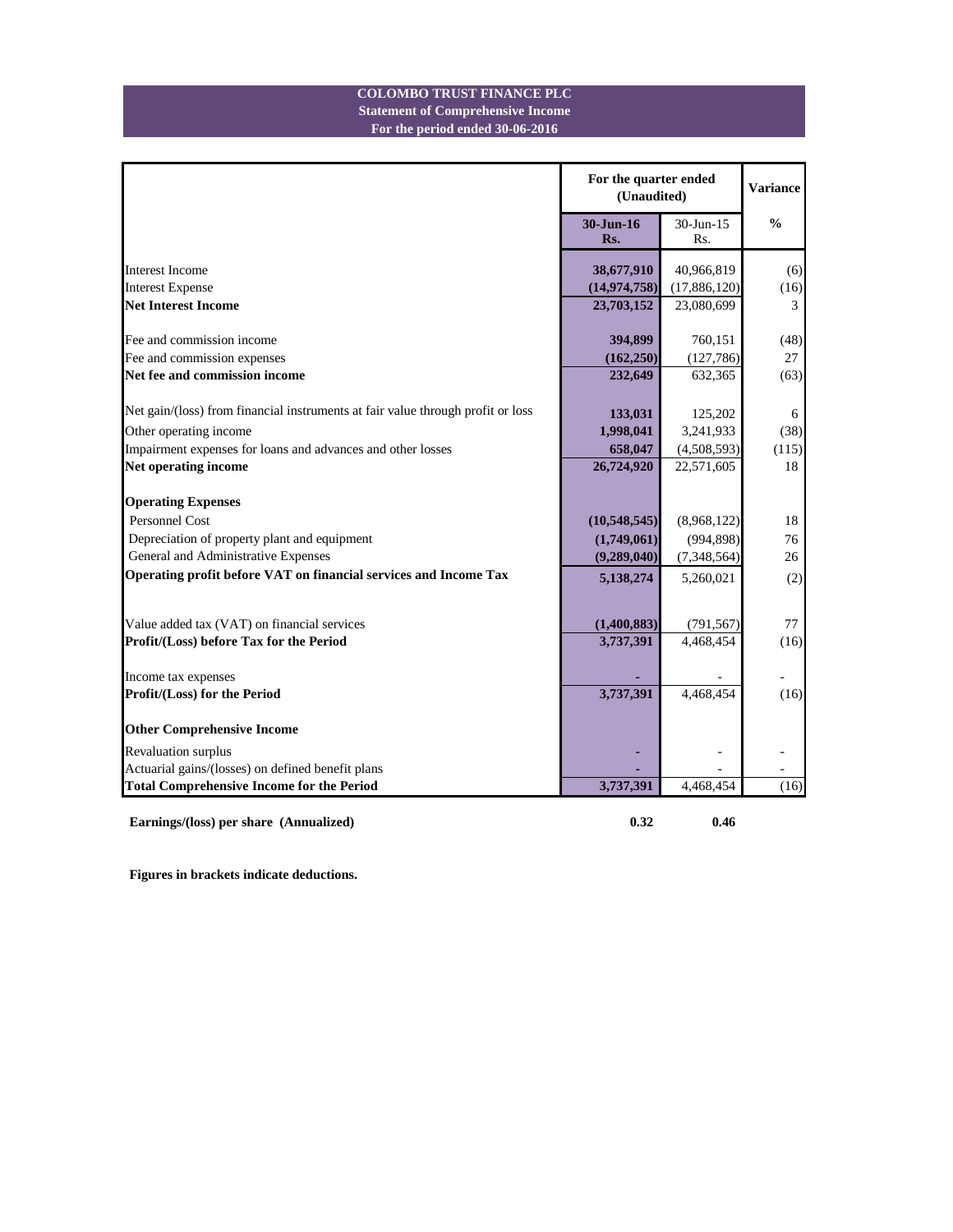### **STATEMENT OF FINANCIAL POSITION COLOMBO TRUST FINANCE PLC AS AT 30.06.2016**

|                                                       | 30th June<br>2016<br>(Unaudited) | 31st March<br>2016<br>(Audited) |
|-------------------------------------------------------|----------------------------------|---------------------------------|
| <b>ASSETS</b>                                         | Rs.                              | Rs.                             |
| Cash and Cash Equivalents                             | 14,442,619                       | 19,506,639                      |
| Investment In Repurchase Agreement                    | 35,326,273                       | 51,888,311                      |
| Assets held for sale                                  | 1,722,506                        | 1,722,506                       |
| Financial assets at fair value through profit or loss | 1,333,108                        | 1,908,354                       |
| Loans and receivables-Leases                          | 267,594,787                      | 263,723,556                     |
| Loans and receivables-Hire purchase                   | 87,829,015                       | 105,797,350                     |
| Loans and receivables-Other                           | 557,316,554                      | 547,167,954                     |
| Financial investments - Available-for-sale            | 345,775                          | 345,775                         |
| Financial investments - Held To Maturity              | 40,754,795                       | 40,136,637                      |
| Property, Plant & Equipment                           | 46,756,146                       | 46,796,046                      |
| Intangible assets                                     | 8,071,006                        | 8,477,993                       |
| Other assets                                          | 24,841,225                       | 22,072,418                      |
| Deferred tax assets                                   | 9,475,242                        | 9,054,732                       |
| <b>Total Assets</b>                                   | 1,095,809,051                    | 1,118,598,271                   |
| <b>LIABILITIES</b>                                    |                                  |                                 |
| Due to customers                                      | 574,850,652                      | 617,229,310                     |
| Other borrowings                                      | 63,521,995                       | 25,658,498                      |
| <b>Retirement Benefit Obligations</b>                 | 3,555,718                        | 3,288,532                       |
| Trade & Other Payables                                | 7,797,887                        | 30,076,523                      |
| <b>Total Liabilities</b>                              | 649,726,252                      | 676,252,863                     |
|                                                       |                                  |                                 |
| <b>CAPITAL AND RESERVES</b>                           |                                  |                                 |
| <b>Stated Capital</b>                                 | 309,888,671                      | 309,888,671                     |
| <b>Statutory Reserve Fund</b>                         | 11,123,465                       | 11,123,465                      |
| Other reserves                                        | 74,187,500                       | 74,187,500                      |
| <b>Retained Earnings</b>                              | 50,883,163                       | 47,145,772                      |
| <b>Total Capital and Reserves</b>                     | 446,082,799                      | 442,345,408                     |
| <b>Total Equity and Liabilities</b>                   | 1,095,809,051                    | 1,118,598,271                   |
| <b>Net Asset Per Share Rs.</b>                        | 9.59                             | 9.51                            |

*Figures in brackets indicate deductions.*

*It is certified that the financial statements have been prepared in compliance with the requirements of the Companies Act No. 07 of 2007.*

**K.M.U.Koswatta W.L.S Fonseka**

**Manager-Finance(Sgd) Chief Executive Officer(Sgd)**

The Board of Directors is responsible for the preparation of these Financial Statements. Approved and signed for on behalf of the Board:

**Director(Sgd) Director(Sgd)**

**26-Jul-16 Colombo**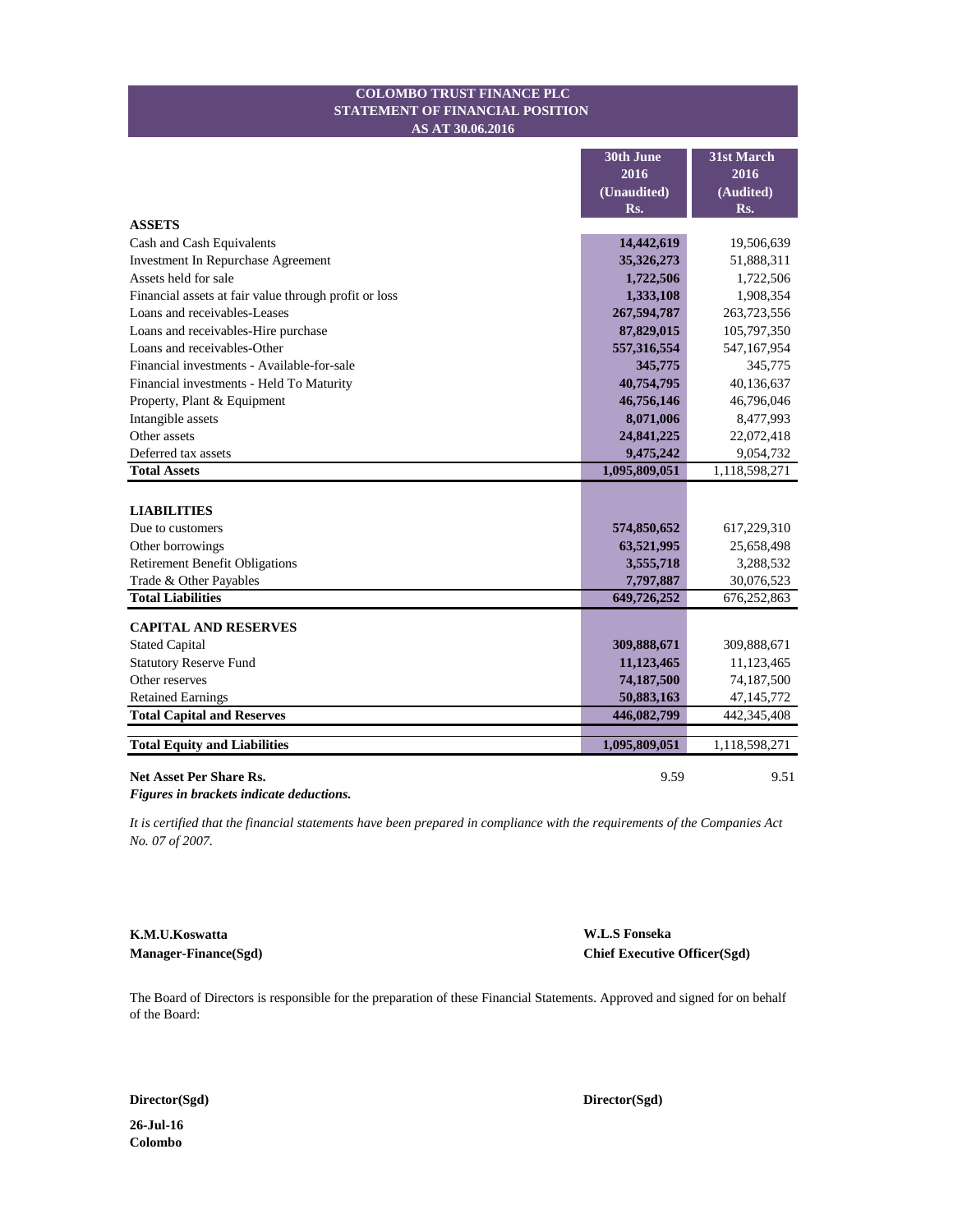# **COLOMBO TRUST FINANCE PLC STATEMENT OF CHANGES IN EQUITY**

**For the Period ended 30.06.2016**

| For the three month ended (Unaudited)           | <b>Stated Capital</b>    | <b>Retained</b><br><b>Earnings</b> | <b>Statutory</b><br><b>Reserve Fund</b> | <b>Revaluation</b><br><b>Reserve</b> | <b>General Reserve</b>   | <b>Total</b> |
|-------------------------------------------------|--------------------------|------------------------------------|-----------------------------------------|--------------------------------------|--------------------------|--------------|
|                                                 | Rs.                      | Rs.                                | Rs.                                     | Rs.                                  | Rs.                      | Rs.          |
|                                                 |                          |                                    |                                         |                                      |                          |              |
| Balance as at 01st April 2016 (Opening balance) | 309,888,671              | 47, 145, 772                       | 11,123,465                              | 14,187,500                           | 60,000,000               | 442,345,408  |
| Profit for the Period                           |                          | 3,737,391                          |                                         |                                      |                          | 3,737,391    |
| Other comprehensive income                      |                          | $\overline{\phantom{a}}$           |                                         |                                      |                          |              |
| <b>Transferred to Statutory Reserve Fund</b>    | $\overline{\phantom{0}}$ | ۰                                  |                                         |                                      | $\overline{\phantom{m}}$ |              |
| Balance as at 30th June 2016 (Closing balance)  | 309,888,671              | 50,883,163                         | 11,123,465                              | 14,187,500                           | 60,000,000               | 446,082,799  |
|                                                 |                          |                                    |                                         |                                      |                          |              |
| Balance as at 01st April 2015 (Opening balance) | 193,590,566              | 50,624,005                         | 11,123,465                              | 14,187,500                           | 60,000,000               | 329,525,536  |
| Profit for the period                           |                          | 4,468,454                          |                                         |                                      |                          | 4,468,454    |
| Other comprehensive income                      |                          |                                    |                                         |                                      |                          |              |
| <b>Transferred to Statutory Reserve Fund</b>    |                          |                                    |                                         |                                      | $\overline{\phantom{0}}$ |              |
| Balance as at 30th June 2015 (Closing balance)  | 193,590,566              | 55,092,459                         | 11,123,465                              | 14,187,500                           | 60,000,000               | 333,993,990  |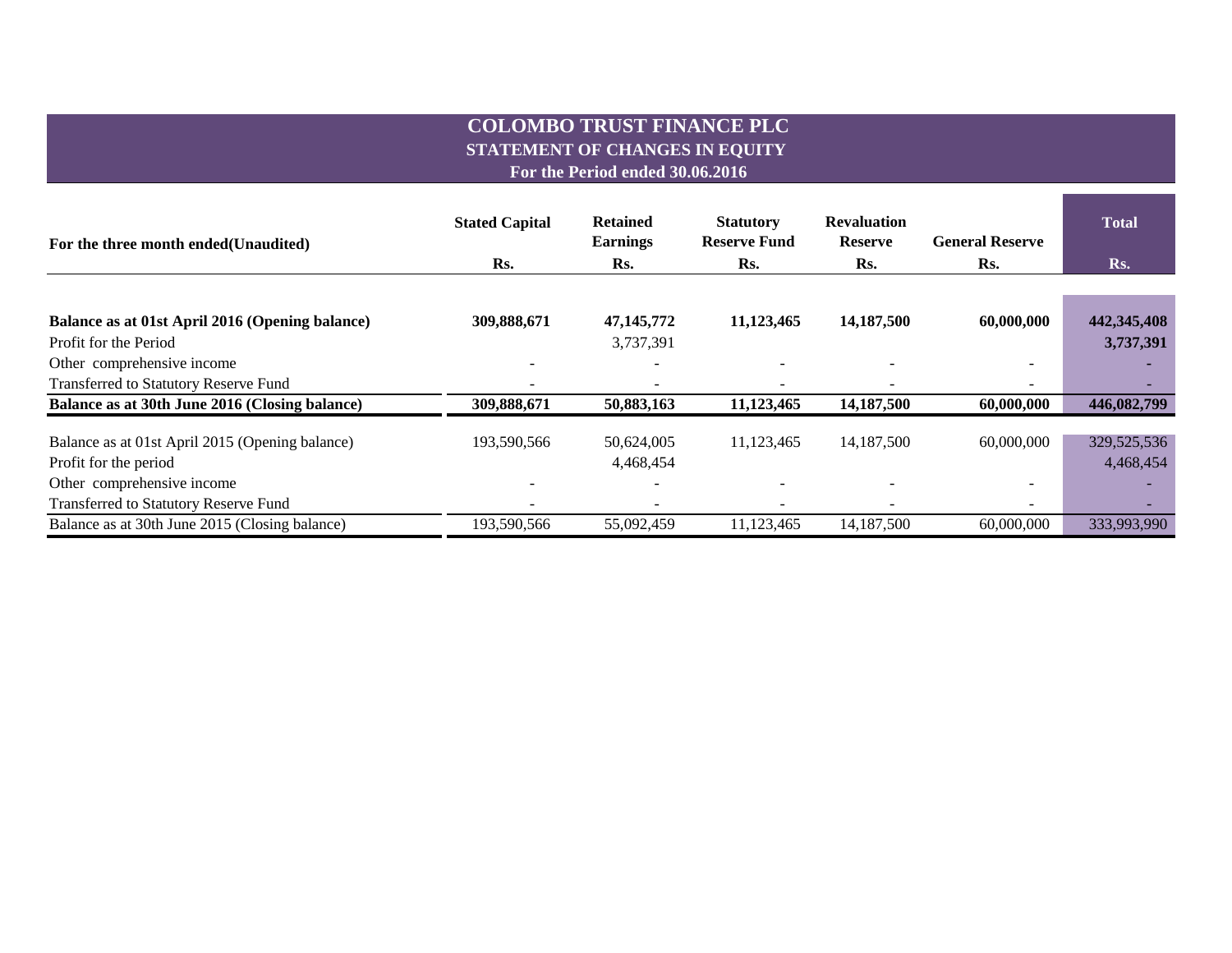## **COLOMBO TRUST FINANCE PLC STATEMENT OF CASH FLOWS For the Period Ended 30.06.2016**

a a

| For the three month period Ended                                                | 30th June<br>2016            | 30th June<br>2015                  |
|---------------------------------------------------------------------------------|------------------------------|------------------------------------|
|                                                                                 | Rs.                          | Rs.                                |
|                                                                                 | (Unaudited)                  | (Unaudited)                        |
| <b>Cash Flow From Operating Activities</b>                                      |                              |                                    |
| Profit Before Income Tax                                                        | 3,737,391                    | 4,468,454                          |
| <b>Adjustment For,</b>                                                          |                              |                                    |
| Depreciation                                                                    | 1,749,061                    | 994,898                            |
| Decrease/(Increase) in Value of trading stock                                   | (12, 550)                    |                                    |
| <b>Investment Income</b>                                                        | (1,560,140)                  | (1,483,882)                        |
| Provision for retirement benefits obligation                                    | 267,186                      | 208,690                            |
| Net gain/(loss) from financial instruments at fair value through profit or loss | (133, 031)                   | (125,202)                          |
| Adjustment of non cash item                                                     |                              | 552,000                            |
| Impairment on loans and advances                                                | (658, 047)                   | 4,508,593                          |
| <b>Operating Profit Before Working Capital Changes</b>                          | 3,389,870                    | 9,123,551                          |
| (Increase)/ Decrease in Loans and Advances                                      | 13,694,084                   | (37, 256, 389)                     |
| (Increase) / Decrease in Margin Trading Receivable                              | (9,087,533)                  | 43,894,520                         |
| (Increase)/ Decrease in Inventories                                             | 639,670                      | (1,024,105)                        |
| (Increase) / Decrease in Other Assets                                           | (3,816,437)                  | 993,125                            |
| Increase / (Decrease) in deposits from Customers                                | (42, 378, 658)               | (12, 465, 094)                     |
| Increase / (Decrease) in Trade and Other Payables                               | (22, 278, 636)               | (14, 332, 551)                     |
| <b>Cash Generated from Operations</b>                                           | (59,837,641)                 | (11,066,943)                       |
| Payment of retirement gratuity                                                  |                              |                                    |
| <b>Income Tax Paid</b>                                                          |                              |                                    |
| <b>Net Cash Flows from Operating Activities</b>                                 | (59,837,641)                 | (11,066,943)                       |
| <b>Cash Flows from Investing Activities</b>                                     |                              |                                    |
| Proceeds from Sale of Investment Securities                                     | 708,277                      |                                    |
| Acquisition of Property Plant & Equipment                                       | (1,302,174)                  | (118, 515)                         |
| Disposal of Property Plant & Equipment                                          |                              |                                    |
| Investment in Treasury Bills                                                    | (618, 158)                   | (518, 366)                         |
| <b>Investment Income Received</b>                                               | 1,560,140                    | 1,483,882                          |
| Net investment in Government Security                                           | 16,562,038                   | 202,249                            |
| <b>Net Cash Flows from Investing Activities</b>                                 | 16,910,123                   | 1,049,251                          |
|                                                                                 |                              |                                    |
| <b>Cash Flows from Financing Activities</b><br>Right Issue of Shares            |                              |                                    |
| Cash Received from Borrowings                                                   |                              |                                    |
| <b>Net Cash Flows from Financing Activities</b>                                 |                              |                                    |
| Net Increase/(Decrease) in Cash and Cash Equivalents                            | (42, 927, 517)               | (10,017,692)                       |
| Cash and Cash Equivalents at the Beginning of the Year                          | 19,506,639                   | 14,744,068                         |
| Bank Overdraft at the Beginning of the Year                                     | (25,658,498)                 | (104,990,538)                      |
| Cash and cash equivalents at the end of the period                              | (49,079,376)                 | (100, 264, 162)                    |
|                                                                                 |                              |                                    |
| Analysis of cash and cash equivalents at the end of the Period                  |                              |                                    |
| <b>Cash and Bank Balances</b><br><b>Bank Overdraft</b>                          | 14,442,619                   | 13,549,564                         |
|                                                                                 | (63,521,995)<br>(49,079,376) | (113, 813, 726)<br>(100, 264, 162) |
|                                                                                 |                              |                                    |

*Figures in brackets indicate deductions.*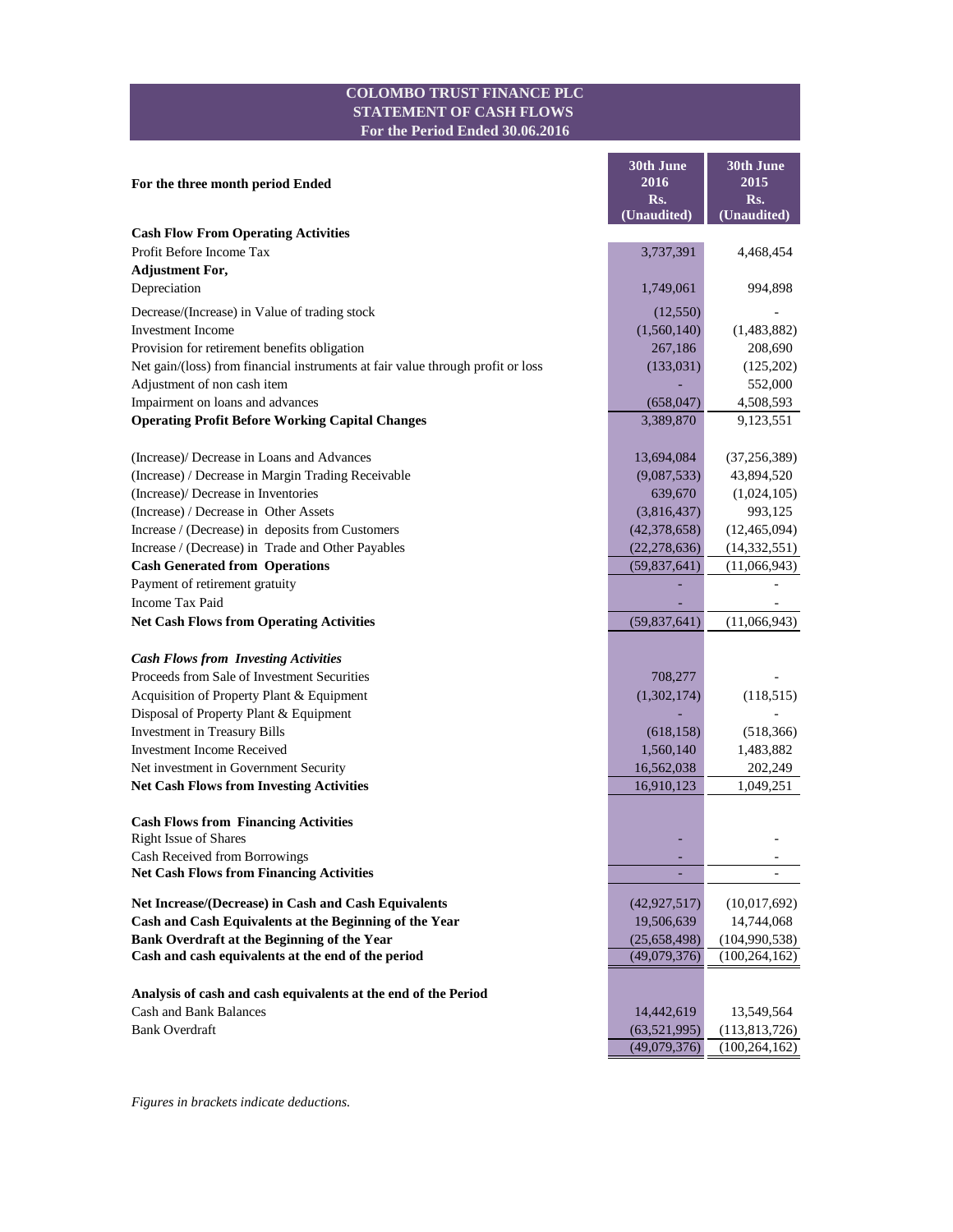#### **For the Period ended 30.06.2016 FINANCIAL REPORTING BY SEGMENT COLOMBO TRUST FINANCE PLC**

#### **FINANCIAL REPORTING BY SEGMENT**

| For the three month ended   | Lease & Hire Purchase    |                          | <b>Loans &amp; Advances</b> |                          | <b>Investments</b>       |                          | <b>Margin Trading</b>    |                          | <b>Factoring, Cheque discounting</b><br>and Revolving loan |                          | <b>Unallocated</b>       |                          | <b>Total</b>  |               |
|-----------------------------|--------------------------|--------------------------|-----------------------------|--------------------------|--------------------------|--------------------------|--------------------------|--------------------------|------------------------------------------------------------|--------------------------|--------------------------|--------------------------|---------------|---------------|
| 30th June                   | 2016                     | 2015                     | 2016                        | 2015                     | 2016                     | 2015                     | 2016                     | 2015                     | 2016                                                       | 2015                     | 2016                     | 2015                     | 2016          | 2015          |
| <b>External Operations</b>  |                          |                          |                             |                          |                          |                          |                          |                          |                                                            |                          |                          |                          |               |               |
| Interest                    | 16,095,262               | 20,405,972               | 6,043,820                   | 4,750,263                | 1,556,882                | 1,429,882                | 4,220,998                | 4,194,864                | 10,760,948                                                 | 10,185,838               | $\overline{\phantom{a}}$ | $\overline{\phantom{a}}$ | 38,677,910    | 40,966,819    |
| Fee Base Income & Others    | 209,824                  | 387,485                  | 60,298                      | 10,199                   | $\blacksquare$           | $\sim$                   | $\overline{\phantom{a}}$ | $\overline{\phantom{a}}$ | $\blacksquare$                                             | 255,707                  | 124,777                  | 106,761                  | 394,899       | 760,151       |
| Capital gains               | $\overline{\phantom{a}}$ |                          | $\blacksquare$              | $\overline{\phantom{a}}$ | $\overline{\phantom{a}}$ | $\overline{\phantom{a}}$ | $\overline{\phantom{a}}$ |                          | $\overline{\phantom{a}}$                                   | $\overline{\phantom{a}}$ | $\overline{\phantom{a}}$ |                          | ۰.            |               |
| Dividends                   |                          | $\overline{\phantom{a}}$ |                             | $\overline{\phantom{a}}$ | 3,258                    | 54,000                   | $\overline{\phantom{a}}$ |                          | $\overline{\phantom{a}}$                                   | $\overline{\phantom{a}}$ |                          |                          | 3,258         | 54,000        |
| Other                       | 1,741,079                | 1,709,178                |                             |                          | 133,031                  | 125,202                  | $\blacksquare$           |                          |                                                            | ٠                        | 253,704                  | 1,478,754                | 2,127,814     | 3,313,134     |
| <b>Total Revenue</b>        | 18,046,165               | 22,502,635               | 6,104,118                   | 4,760,462                | 1,693,171                | 1,609,084                | 4,220,998                | 4,194,864                | 10,760,948                                                 | 10,441,544               | 378,481                  | 1,585,515                | 41,203,881    | 45,094,104    |
| Profit before tax           |                          |                          |                             |                          |                          |                          |                          |                          |                                                            |                          |                          |                          | 3,737,391     | 4,468,454     |
| Taxation (expense)/Reversal |                          |                          |                             |                          |                          |                          |                          |                          |                                                            |                          |                          |                          |               |               |
| Profit after tax            |                          |                          |                             |                          |                          |                          |                          |                          |                                                            |                          |                          |                          | 3,737,391     | 4,468,454     |
| <b>Other Information</b>    |                          |                          |                             |                          |                          |                          |                          |                          |                                                            |                          |                          |                          |               |               |
| As at 30th June             |                          |                          |                             |                          |                          |                          |                          |                          |                                                            |                          |                          |                          |               |               |
| <b>Segment assets</b>       | 355,423,802              | 438,475,558              | 214, 127, 203               | 166,259,297              | 77,759,951               | 100,800,801              | 102,270,928              | 98,561,986               | 288,068,273                                                | 270, 271, 484            | 58,158,894               | 63,350,284               | 1,095,809,051 | 1,137,719,410 |
|                             | 32%                      | 39%                      | 20%                         | 15%                      | 7%                       | 9%                       | 9%                       | 9%                       | 26%                                                        | 24%                      | 5%                       | 6%                       | 100%          | 100%          |
| <b>Segment Liabilities</b>  | 210,737,605              | 309,754,715              | 126,960,135                 | 117,451,475              | 46,105,370               | 71,209,268               | 60,638,400               | 69,627,689               | 170,801,217                                                | 190,929,380              | 34,483,526               | 44,752,892               | 649,726,252   | 803,725,420   |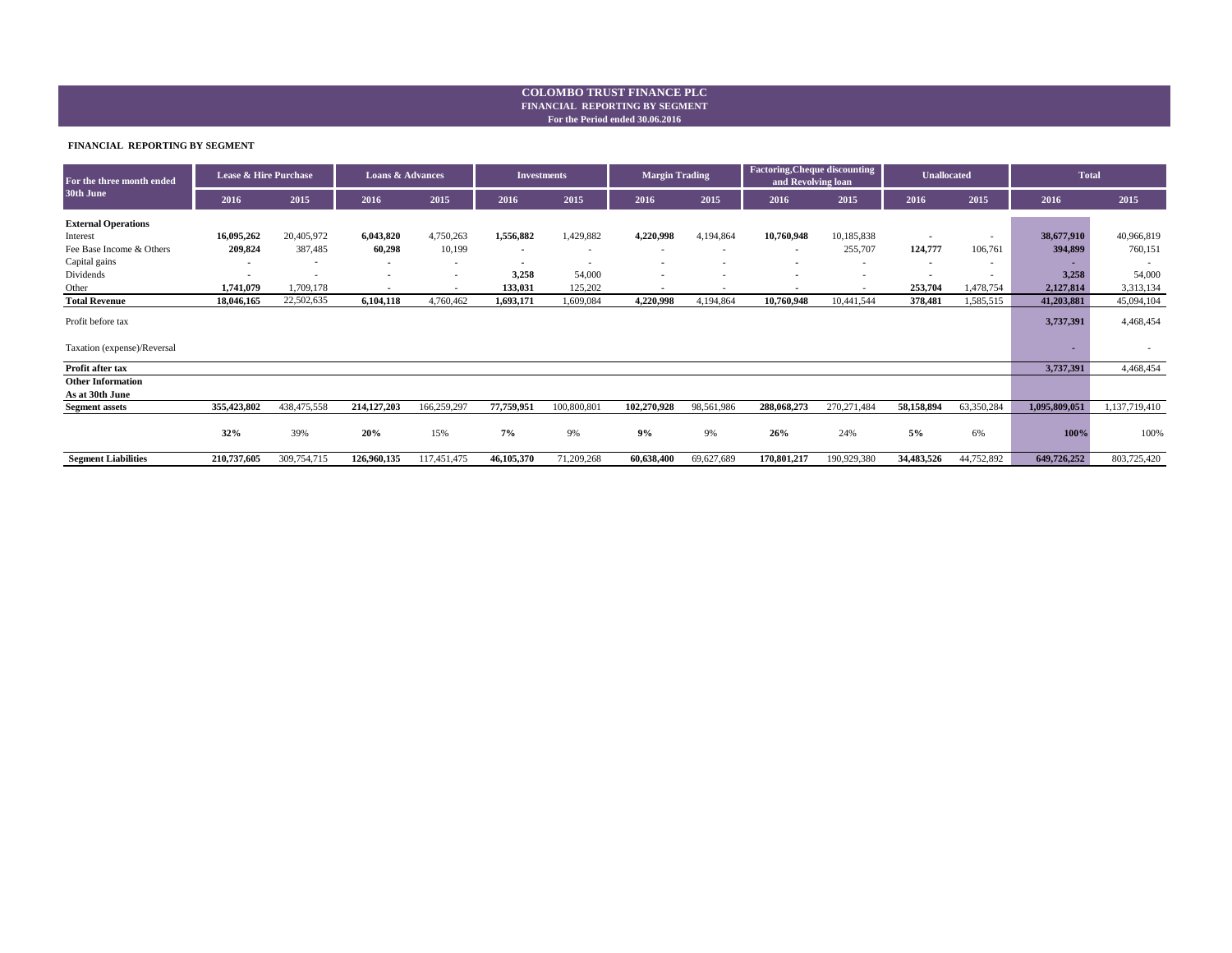## *COLOMBO TRUST FINANCE PLC Notes to the financial statements*

## INFORMATION ON ORDINARY SHARES OF THE COMPANY

## **Market Price Per Share**

Market Prices per ordinary share for the quarter ended 30th June 2016 were as follows;

|                          | Rs.   |
|--------------------------|-------|
| <b>Highest Price</b>     | 13.00 |
| Lowest Price             | 9.70  |
| <b>Last Traded Price</b> | 11.20 |

## SHAREHOLDERS' INFORMATION

## **Twenty Largest Shareholders as at 30.06.2016**

|                |                                                           | <b>No of Shares</b> | $%$ of<br><b>Holding</b> |
|----------------|-----------------------------------------------------------|---------------------|--------------------------|
| $\mathbf{1}$   | Cargills Bank Limited                                     | 37, 374, 598        | 80.34%                   |
| $\overline{2}$ | Pan Asia Banking Corporation PLC/ Lankem Ceylon PLC       | 3,376,465           | 7.26%                    |
| 3              | Pan Asia Banking Corporation PLC/ Divasa Equity (Pvt) Ltd | 1,119,053           | 2.41%                    |
| $\overline{4}$ | Seylan Bank PLC/HVA Lanka Exporters (Pvt) Ltd.            | 929,014             | 2.00%                    |
| 5              | Seylan Bank PLC/Divasa Equity (Pvt) Ltd.                  | 687,542             | 1.48%                    |
| 6              | South Asian Investment (Pvt) Ltd                          | 316,292             | 0.68%                    |
| $\tau$         | Mr. A R H Fernando                                        | 246,620             | 0.53%                    |
| 8              | Mr De W A S P Saram                                       | 194,997             | 0.42%                    |
| 9              | Mrs. S G De Silva                                         | 181,210             | 0.39%                    |
| 10             | Mr Y J Perera                                             | 125,830             | 0.27%                    |
| 11             | Waldock Mackenzie Limited/Mr.D.B.N.Samaratunge            | 91,342              | 0.20%                    |
| 12             | Lankem Ceylon PLC                                         | 56,000              | 0.12%                    |
| 13             | Bansei Securities Capital (Pvt) Ltd/M.A.U. Gnanatilake    | 53,856              | 0.12%                    |
| 14             | Mr A N William                                            | 50,000              | 0.11%                    |
| 15             | Mr M G A R Cooray                                         | 50,000              | 0.11%                    |
| 16             | Lankem Developments PLC                                   | 47,474              | 0.10%                    |
| 17             | Mr.P Senavirathna                                         | 42,299              | 0.09%                    |
| 18             | Mrs P Reichberger                                         | 41,000              | 0.09%                    |
| 19             | Mrs. N Premathasan                                        | 36,381              | 0.08%                    |
| 20             | Mr. P G Maithrieratne                                     | 34,783              | 0.07%                    |
|                |                                                           | 45,054,756          | 96.85%                   |
|                | Others                                                    | 1,464,487           | 3.15%                    |
|                | <b>Total</b>                                              | 46,519,243          | 100.00%                  |